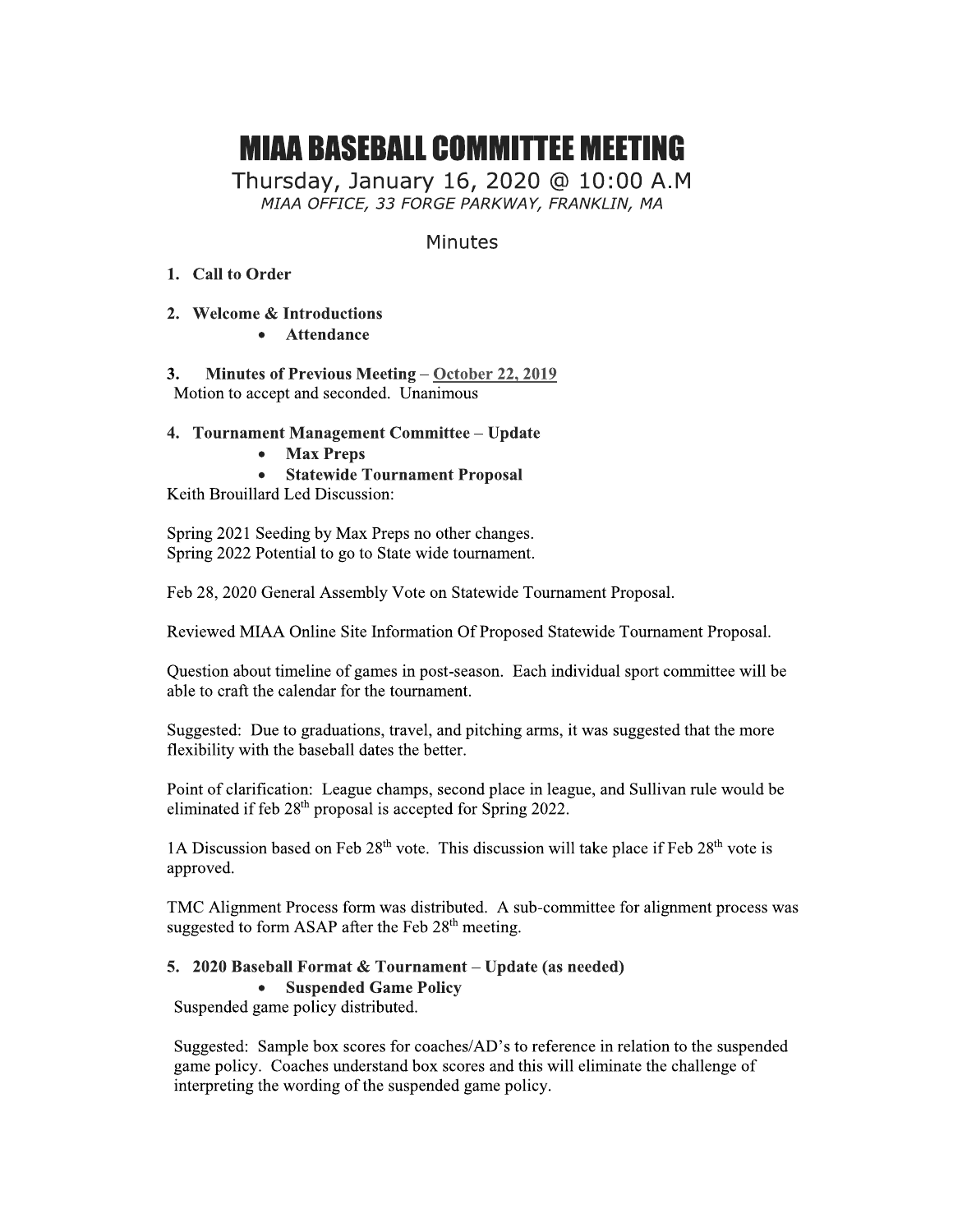Point of clarification: If a game is suspended in the  $3<sup>rd</sup>$  inning. Then the teams will meet on a future day. On that future day if 5 or 6 innings are completed and a winner can be determined the game will still complete 7 innings. However, if the game is suspended for a second time on that second day and a winner can be determined then a winner will be determined.

#### **1A Selection Committee**

1A Proposed Selection Committee document was handed out.

Point of clarification: 1A committee members must be a voting member.

Questioned: Are there better options then voting members of baseball committee? Why aren't we using the tournament directors or individuals who are going to games and investing a lot of time in MA Baseball?

Point of clarification: This new proposed document is the same as the Ice Hockey 1A committee document.

Motion to approve the proposal in front of us (approve and seconded)  $11-3.$ 

Committee members of Division 1a (motion and seconded) (unanimous).

Suggested: Baseball committee can place an observer at the table and have feedback at the table. The pre-baseball meeting is very valuable. And the voting members rely on this person. (motion and seconded) 1A director sitting at the table as an observer. (unanimous)

# 6. NFHS Rules 2019-20 - Discussion

#### • Pitch Count Tracking

Keith reviewed pitch count tracking online options.

Justin (MBCA) the paper MIAA document is supported by MBCA.

Justin (MBCA) supports Pitch Kount mandated app reporting.

Point of clarification: Paper document will be used at all games so that both coaches can sign off on the paper sheet.

Question: Are we going to mandate every school to put the pitch count information on a digital platform for this upcoming season?

Suggested: Should the committee go back to their districts with the potential to add an approximate \$100 baseball surcharge for a future year to cover an app.

Motion Made: Accept the MIAA pitch count document as the official pitch count tracking device for the 2020 season. Motion-Seconded 14-0

#### • NOCSAE (Catcher's Equipment, Baseballs, etc...)

All levels should have NOCSAE certified catcher's chest protector (This is a new NFHS rule for  $2020$